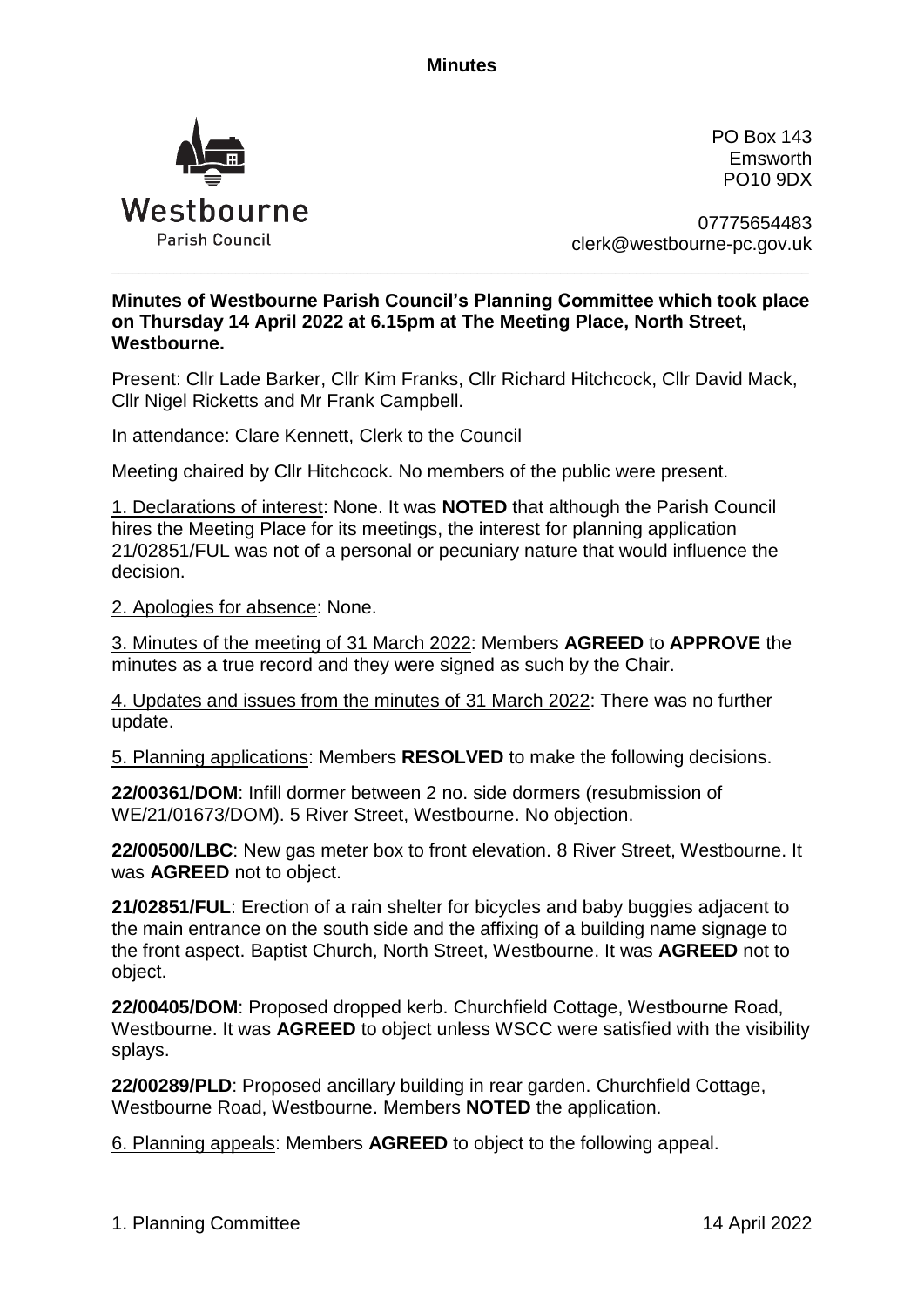**APP/L3815/W/22/3293116, 20/03164/FUL**: Change of use of land to 1 no. private gypsy and traveller caravan site consisting of 1 no. mobile home, 1 no. touring caravan, 1 no. utility dayroom and associated development. Land east of Monk's Hill, Monk's Hill, Westbourne. The appeal will be dealt with by way of a hearing. Representations to be received by 5 May 2022.

The Council's representation is included in Appendix 1. It was **AGREED** that the Charity, Westbourne Parish Allotment for Exercise and Recreation (Charity Commission number: 265105), should also submit a representation.

7. Westbourne Character Appraisal: Members **RESOLVED** to make a recommendation to the Full Council to support the proposals to expand Westbourne's Conservation Area to include Westbourne Cemetery as it would offer greater protection to the sanctity of the Cemetery and Chapel. Members **AGREED** to offer their thanks to the District Council for reviewing the Character Appraisal and to share the consultation with the History Group and Greening Westbourne. The Clerk confirmed that information had been promoted to the public on the website, Facebook page and noticeboards and had been shared with the JBC.

8. Chichester District Council Enforcement Reporting: Members **NOTED** the list of enforcement issues.

9. Announcements and items for the next meeting: None.

10. Date of next meeting: The next meeting was scheduled to be held on Thursday 12 May 2022 at 6.15pm.

The meeting was closed at 7pm.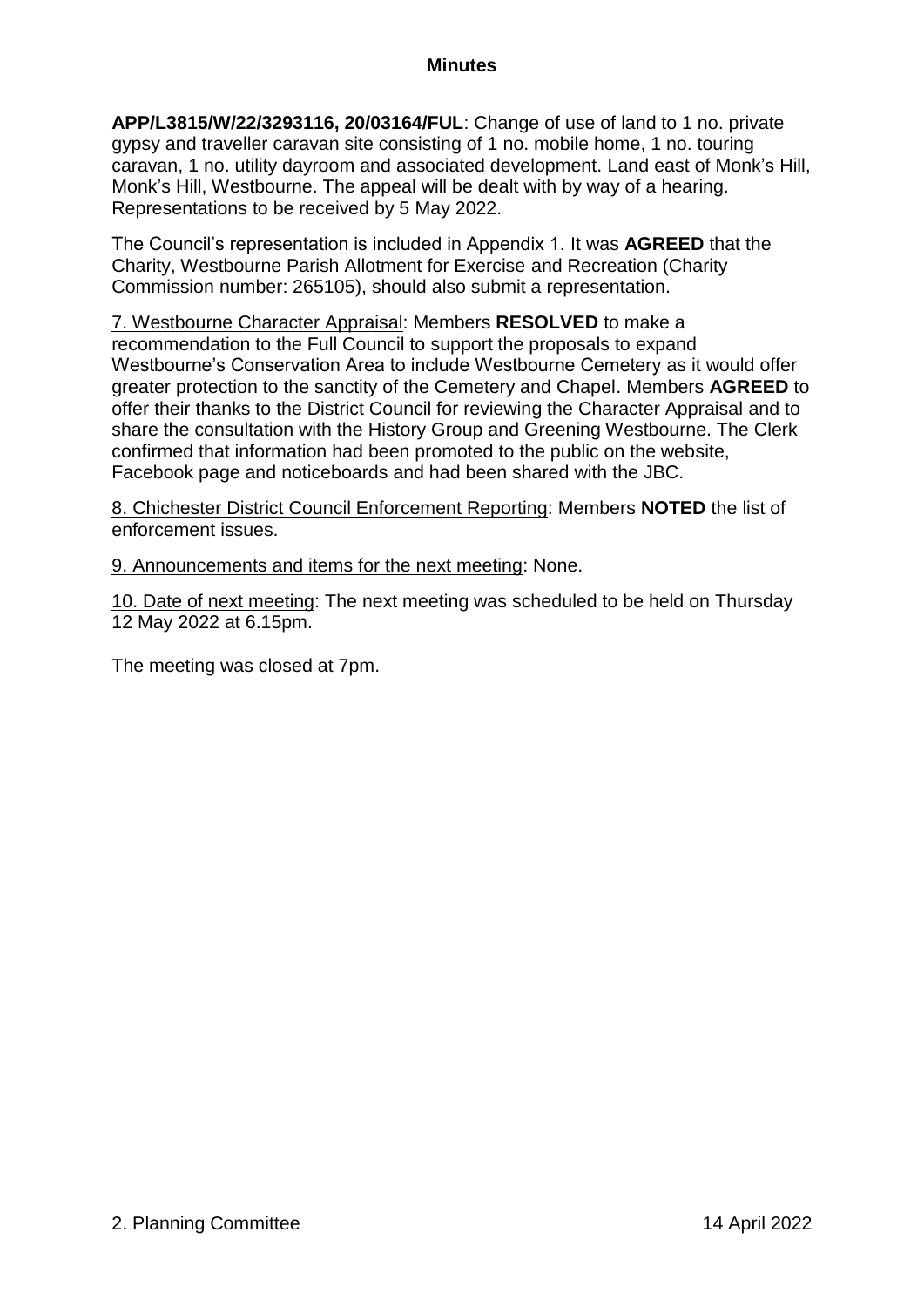# **Appendix 1: Representation for APP/L3815/W/22/3293116, WE/20/03164/FUL Land East of Monk Hill, Monks Hill, Westbourne, West Sussex. Change of use of land to 1 no. private gypsy and traveller caravan site consisting of 1 no. mobile home, 1 no. touring caravan, 1 no. utility dayroom and associated development.**

Westbourne Parish Council objects to the planning application on the grounds that the Parish of Westbourne has one of the highest densities of Gypsy/Traveller/Travelling Showpersons pitches and plots in the Chichester District. Were the number of Gypsy and Traveller residential pitches to grow disproportionately to the size of the local community, it would put pressure on the capacity of local services such as schools, nurseries and GP surgeries. This could, in turn, affect the quality of the services that the settled community can reasonably expect or have been receiving thus far. Furthermore, were the number of Gypsy and Traveller residential pitches to grow disproportionately to the size of the local community it would also affect the character and structure of that community. For example, given the transient nature of the Gypsy and Traveller lifestyle, it would lead to a lack of community stability, identity and social cohesion and also result in tensions between the settled community and the Gypsy and Traveller community. These concerns are addressed in the Westbourne Neighbourhood Plan, which has a great deal to say about provision for Gypsy, Traveller and Travelling Showpeople within the context of a 'Community Balance Policy'. The following extracts from the Neighbourhood Plan - approved by Chichester District Council in September 2021 are of relevance.

"4.5.5. Housing Tenures - Gypsy, Traveller and Travelling Showpeople (GTTSP). Local evidence has identified that the recent significant and rapid increase in GTTSP pitches/plots in Westbourne … has increased tensions and significantly impacted on the balance between the various sectors of the community who reside locally. This increase is entirely contrary to Para 4 of the PPTS which states: 'Government's aims in respect of traveller sites are to reduce tensions between settled and traveller communities in plan-making and planning decisions.'

"4.5.7. In addition, Gypsy and Traveller developments tend to be contentious, because they are often in open countryside (and therefore in locations that would not generally be given planning permission if the application came from the settled community) and disproportionately concentrated within the Parish. Despite significant opposition based on concerns for community balance from the settled community, they have been allowed on appeal.

"4.5.14 As of February 2017, Chichester District Council has confirmed that sufficient sites have now been granted for Travelling Showpeople plots to satisfy the identified required and stated need until 2022 and no more are immediately required. The Chichester Local Plan: Key Policies 2014-2029 (Chichester Local Plan) under Policy 36 (Planning for Gypsies, Travellers and Travelling Showpeople) sets out the identified need for permanent pitches and plots for the period 2012-2027. It states that the Chichester Local Plan area needs to provide a total of 59 pitches for Gypsies and Travellers and 18 plots for travelling showpeople. Policy 36 also specifies that 37 pitches and 11 plots be provided by 2017, which has been achieved.

"4.5.17. Development of any further GTTSP sites in the Parish would be premature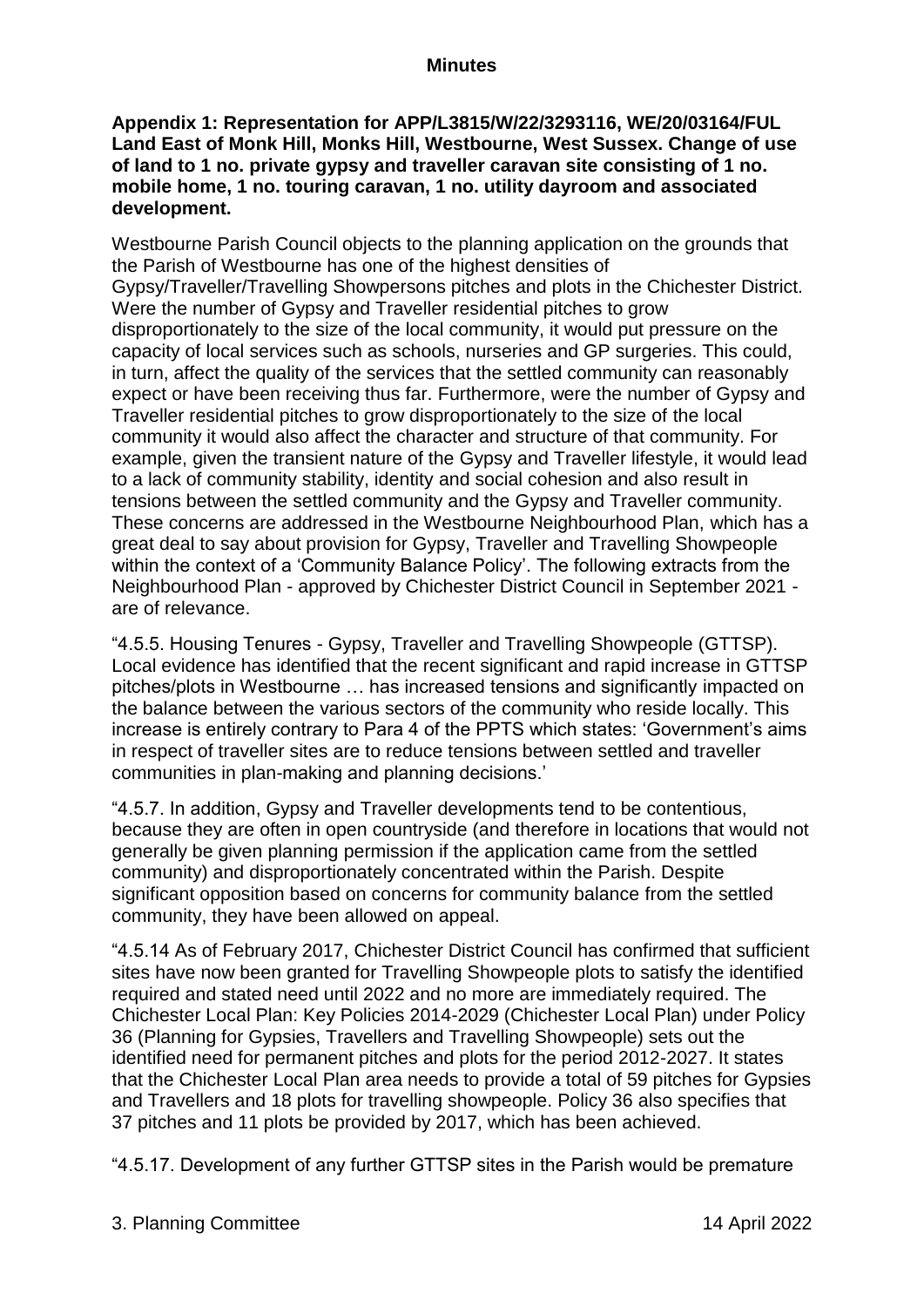and disproportionate for Westbourne. No further consents are necessary in Westbourne in this Plan period. The broad location of new Gypsy and Traveller sites from 2022 will be determined by Chichester District Council light of revised GTAA findings and the implementation of the overdue GTTSP DPD; it is not anticipated any further allocation for plots or pitches will be made in Westbourne Parish in the forthcoming GTTSP DPD for the 6-15 year period given the disproportionate share of the Council's requirement that has been permitted in the period 2014-2017. This is in order to maintain an appropriate community balance in line with the expired DCLG guidance on plot size and maximum numbers. The policy below reflects the current position.

"4.5.18. Chichester District Council should recognise that dispersal of Gypsy and Traveller pitches across the District is likely to minimise the impact of development. Not all parishes are suitable for Gypsy and Traveller development due to the location within the National Park, however there are over 20 parishes that could take Gypsy and Traveller development.

"4.5.20 In addition to proving a need for either permanent or transit accommodation, development proposals for both types of sites will only be permitted where they comply with other relevant policies. In particular, they are required to be well related to existing settlements and do not harm the character and appearance of the area; they should avoid sites being over-concentrated in any one location, or disproportionate in size to nearby communities.

"4.5.21. In order to justify the application, they are required to demonstrate there is no alternative empty lawful pitch which could be used and confirmed by the local housing authority; and to demonstrate that occupiers of the site satisfy either the definition of a Gypsy and Traveller or Travelling Showpeople as outlined in Planning Policy for Traveller Sites (2012) or any subsequent policy.

"4.5.22 Should the revised GTAA findings point to the need to increase provision in the first five years and the identification of new sites in the new GTTSP DPD, again it is not anticipated any further allocation for plots or pitches will be made for Westbourne given the disproportionate share of the Council's overall requirement that has been permitted in the period 2014-2017 and the constrained environment around Westbourne that makes any additional development outside the settlement boundary unsustainable and unacceptable for the reasons set out in section 3.3.6. Therefore, the Plan does not support the development of other greenfield sites outside the settlement boundary.

"4.5.23 At the time of the examination of the Westbourne Neighbourhood Plan, it was evident that the supply of plots/pitches for the identified need for this type of accommodation had already been exceeded for the Neighbourhood Plan period within the Parish. Further provision of GTTS plots or pitches would be likely to erode the current community balance and would not be acceptable unless all of the criteria in Policy OA 3-1 are met.

As is clear from the above, The Parish has already identified sufficient Gypsy and Traveller pitches to fulfil the allocation of such units in accordance with the need previously identified and the subsequent allocations in the Local Plan. Moreover, there are a number of existing unoccupied plots in another location in the Parish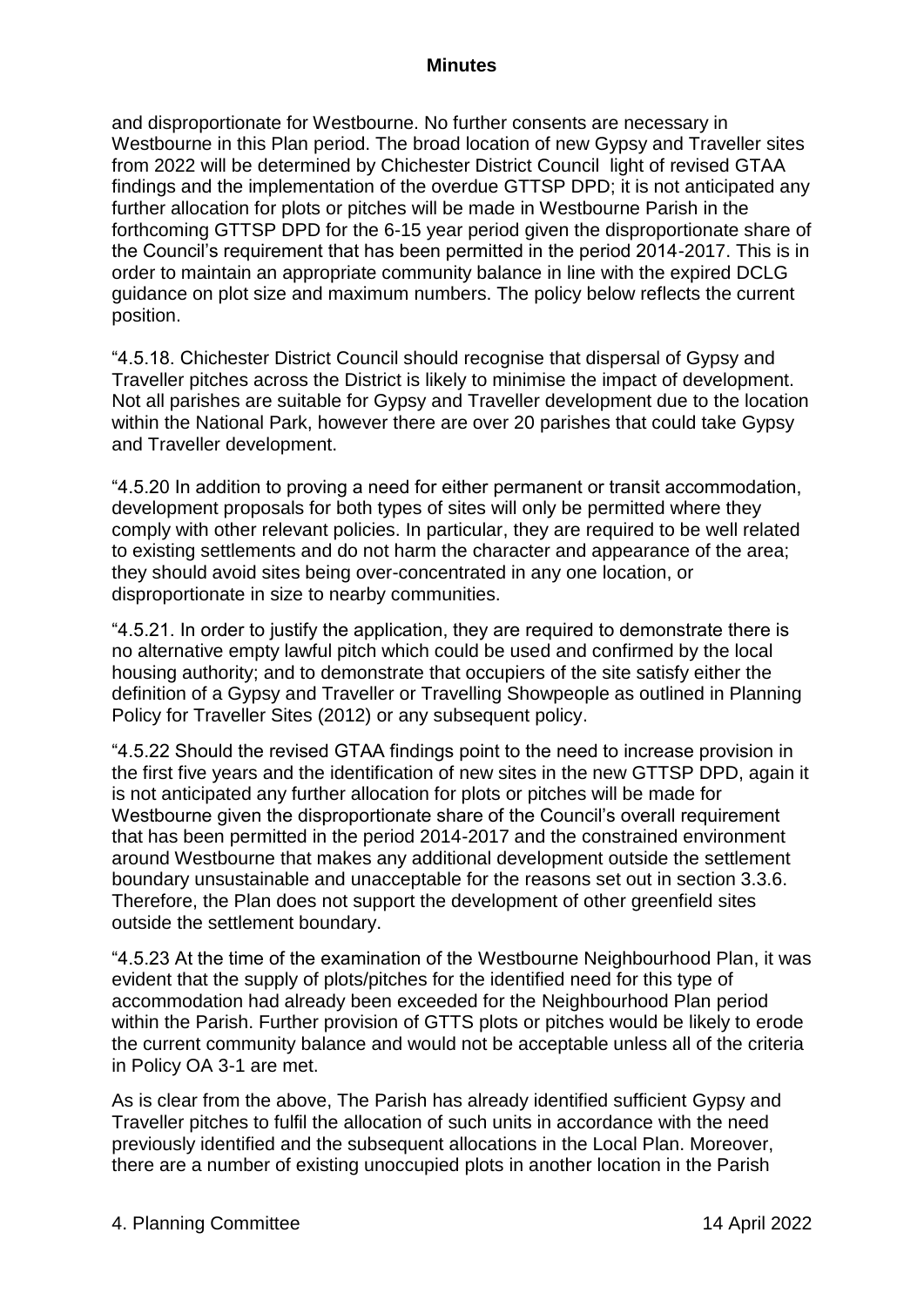(Cemetery Lane), and to allow additional units to be formed would lead to an oversupply of such provision that would be contrary to Local Plan requirements and the Community Balance Policy in the Westbourne Neighbourhood Plan.

Access to the site, on a bend, to and from a road with a national speed limit of 60mph, clearly represents a significant danger. The following comment has been made by WSCC Highways: Access and visibility: The applicant proposes to utilise the existing vehicular access on Monks Hill. Whist it is acknowledged that visibility at the access does not meet DMRB guidance, the highways authority does not anticipate that the proposed change of use would give rise to a significant material intensification of vehicular movements to or from the site. The Parish Council disputes this. If planning permission was granted, there would be people living on the site which, up until now, has not been the case. This would bring with it intensification of vehicular movements to or from the site.

The proposed development is within a countryside location and outside the settlement

boundary, as evidenced by the aerial photograph below of Westbourne Common.



The proposed site is surrounded by a Local Wildlife Site (formerly called a Site of Nature Conservation Interest, please see the map submitted with the objection). Although the horse field is not part of this designation, the report from the Sussex Botanical Recording Society from 12 June 2019 (included as part of the objection) states "The Cricket Pitch is part of the old Westbourne Common and is surrounded by other fields of botanical interest. The horse fields are grazed moderately and retain a range of good plants, with many of those shared with the cricket pitch". Rare plants thrive in the Local Wildlife Site, such as the Green Wing Orchid, the Ladys-Tresses Orchid and a Chamomile which are found in only a few places in Sussex. This is because the land has not been developed or intensively used and careful management is in place.